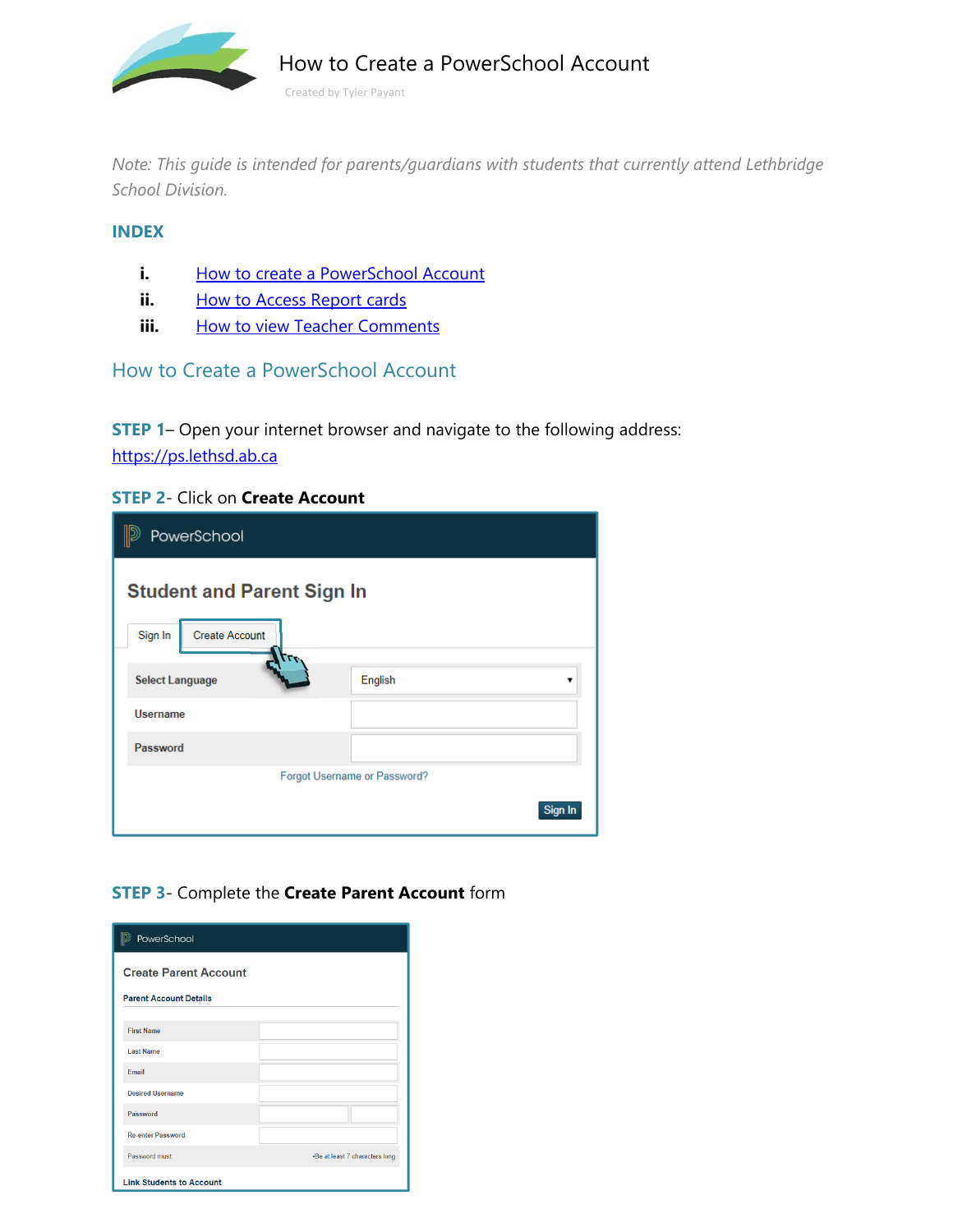**STEP 4**- Complete the **Link Students to Accounts** form. The **Access ID** and **Access Password** can be obtained from your school office.

| <b>Link Students to Account</b>                                                                                   |           |  |
|-------------------------------------------------------------------------------------------------------------------|-----------|--|
| Enter the Access ID, Access Password, and Relationship for each student you wish to add to<br>your Parent Account |           |  |
|                                                                                                                   |           |  |
| <b>Student Name</b>                                                                                               |           |  |
| <b>Access ID</b>                                                                                                  |           |  |
| <b>Access Password</b>                                                                                            |           |  |
| Relationship                                                                                                      | -- Choose |  |

*Note: You must have a minimum of one student linked to your account.*

**STEP 5**- Click on **Enter** (*Located at the bottom of the form*) to submit.

# How to Access your child's Report Card

**STEP 1-** Navigate to the Parent Portal by using the following address: http://ps.lethsd.ab.ca

**STEP 2**- Log in with your **Parent account** 

| PowerSchool                       |         |  |
|-----------------------------------|---------|--|
| <b>Student and Parent Sign In</b> |         |  |
| Sign In<br><b>Create Account</b>  |         |  |
| <b>Select Language</b>            | English |  |
| <b>Username</b>                   |         |  |
| Password                          |         |  |
| Forgot Username or Password?      |         |  |
|                                   | Sign In |  |